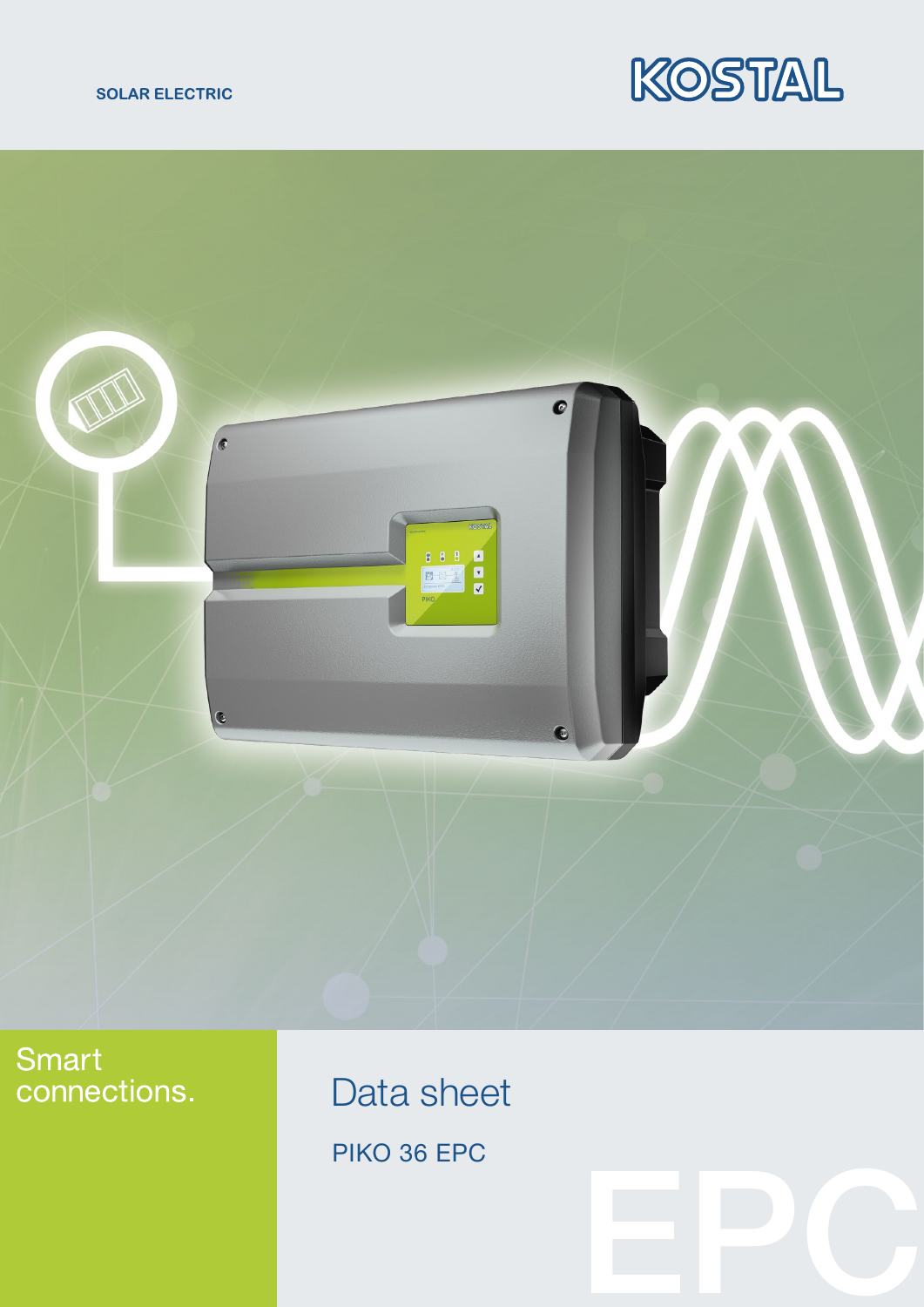## PIKO EPC: Smart Power – Optimised costs and high levels of safety



### Smart Performance Smart Connected Smart Installation

Maximum energy yield thanks to high certified efficiency (>98%)

In the event of an error, individual strings are shut down to maintain high availability

The connected PV strings are monitored in pairs for optimum monitoring and service

Integrated, certified grid service functions ensure reliable operation

Simple communication (daisy chain) via dual LAN interface (RJ45) with integrated switch

Tried and tested communication via RS485 bus integrated as standard

Compatible with many plant controllers and data loggers, so you can use the monitoring system you prefer

Integrated data loggers back system information up at all times

### Smart Project Design

Optimised generator design with system voltage of up to 1,100 V

Integrated KOSTAL Smart AC Switch takes the place of the external circuit breaker

KOSTAL Smart DC Guard protects the generator. Loss-free and requires no maintenance. No need for string fuses.

Simple DC installation at an attractive cost without any string distribution boxes

Generator is disconnected on site by integrated DC voltage separator

Over-assignment of up to 50% (DC to AC) permits flexible generator design

Optimum protection from dust and water for tough outdoor use (protection class IP65)

Low weight for simple transport and installation

Quick, uncomplicated, and tool-free AC and DC installation

Prepared for protection against overvoltage on the AC, DC and communication side

Cost-optimised 4-wire AC connection, no neutral wire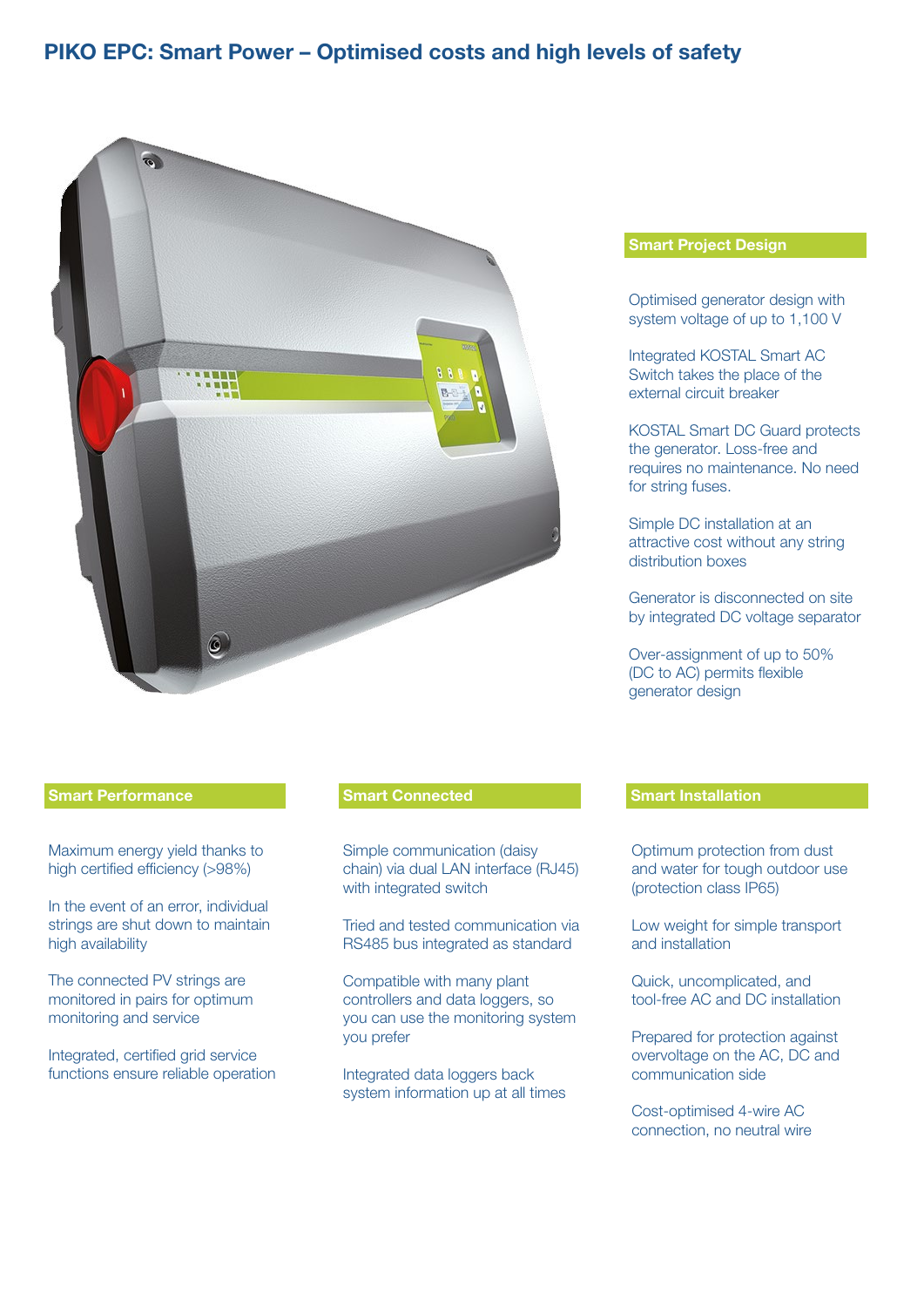# Technical data PIKO EPC

|                  | Power class                                                                    |      | 36              |
|------------------|--------------------------------------------------------------------------------|------|-----------------|
| Input side (DC)  | Max. PV power ( $cos \varphi = 1$ )                                            | kWp  | 54              |
|                  | Nominal DC power                                                               | kW   | 37              |
|                  | Rated input voltage (U <sub>DC,r</sub> )                                       | V    | 5801            |
|                  | Start-up input voltage (U <sub>DCstart</sub> )                                 | V    | 5801            |
|                  | Input voltage range (U <sub>DCmin</sub> - U <sub>DCmax</sub> )                 | V    | 56011100        |
|                  | MPP range at rated output (U <sub>MPPmin</sub> - U <sub>MPPmax</sub> )         | V    | 5801800         |
|                  | MPP working voltage range (U <sub>MPPworkmin</sub> - U <sub>MPPworkmax</sub> ) | V    | 58011000        |
|                  | Max. working voltage (U <sub>DCworkmax</sub> )                                 | V    | 1000            |
|                  | Max. input current (I <sub>DCmax</sub> ) per DC pair (DC1-2, DC3-4, DC5-6)     | A    | 30              |
|                  | Max. PV short-circuit current (I <sub>SC_PV</sub> ) per DC pair                | Α    | 32.5            |
|                  | Number of DC inputs                                                            |      | 6               |
|                  | Number of independent MPP trackers                                             |      | 1               |
| Output side (AC) | Rated power, $cos \varphi = 1 (P_{AC,r})$                                      | kW   | 36              |
|                  | Max. apparent output power, $cos \phi$ , adj                                   | kVA  | 36              |
|                  | Min. output voltage (UACmin)                                                   | V    | 320             |
|                  | Max. output voltage (UACmax)                                                   | V    | 460             |
|                  | Rated output current                                                           | Α    | 52              |
|                  | Max. output current (IACmax)                                                   | A    | 55              |
|                  | Short-circuit current (peak/RMS)                                               | A    | 82.4/58.3       |
|                  | Grid connection                                                                |      | 3~, 400V, 50 Hz |
|                  | Rated frequency (fr)                                                           | Hz   | 50              |
|                  | Min./max. grid frequency (f <sub>min</sub> /f <sub>max</sub> )                 | Hz   | 47.5/52         |
|                  | Setting range of the power factor ( $\cos \varphi_{AC,r}$ )                    |      | 0.810.8         |
|                  | Power factor for rated power (cos $\varphi_{AC,r}$ )                           |      | 1               |
|                  | Max. THD                                                                       | $\%$ | 3               |
|                  | Standby (night-time consumption)                                               | W    | 3.7             |
| $\square$        | Max. efficiency                                                                | $\%$ | 98.7            |
|                  | European efficiency                                                            | $\%$ | 98.3            |
|                  | Californian efficiency                                                         | $\%$ | 98.4            |
|                  | MPP adjustment efficiency                                                      | $\%$ | 99.9            |

1) 560 V at 380 V AC and 610 V at 415 V AC

<sup>2)</sup> KOSTAL Smart Warranty: 5-year warranty only after registration in the KOSTAL Solar online shop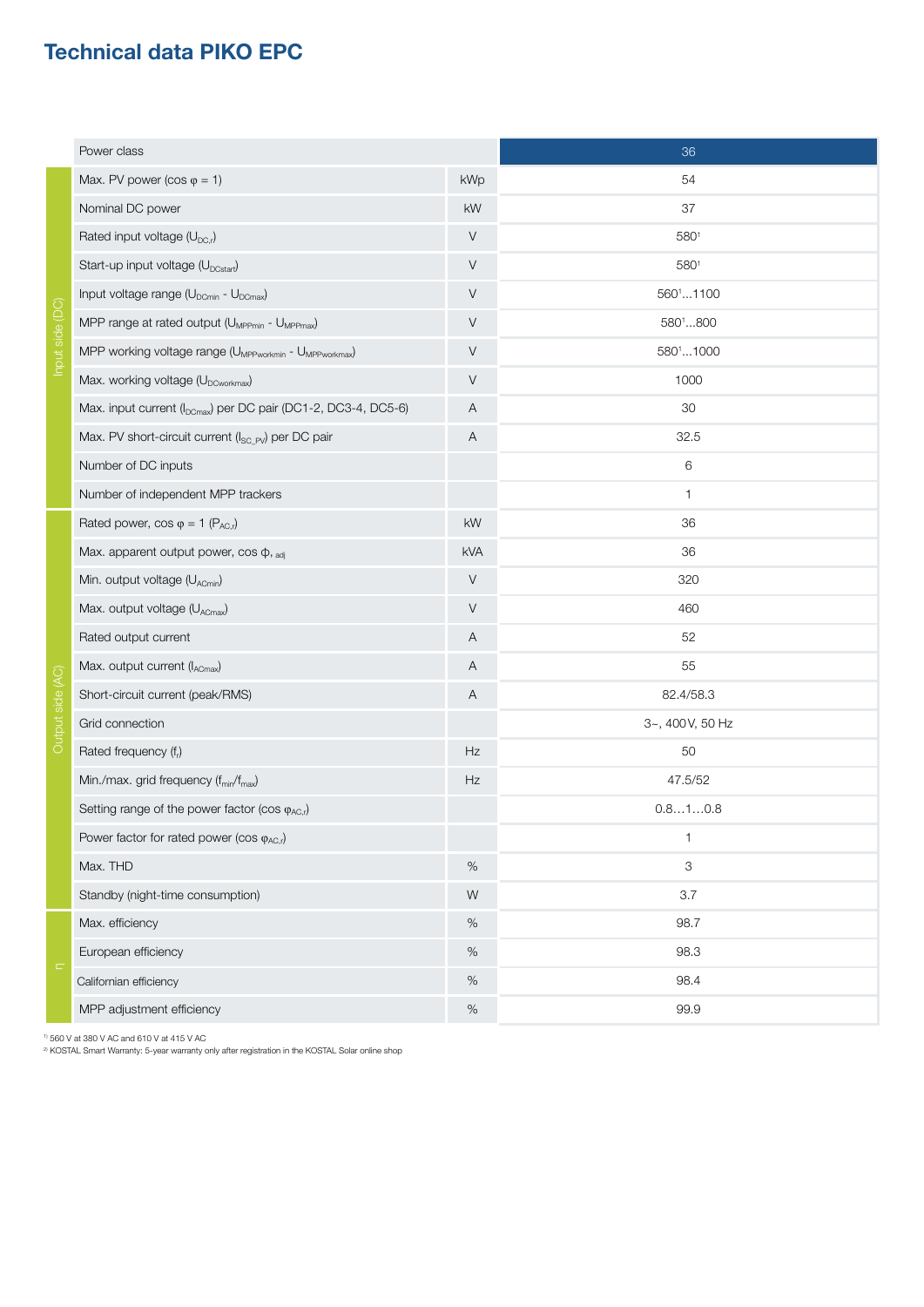| Power class                                                                           |                              | 36                                                                                                                                                                                                                                                         |
|---------------------------------------------------------------------------------------|------------------------------|------------------------------------------------------------------------------------------------------------------------------------------------------------------------------------------------------------------------------------------------------------|
| Topology: Without galvanic isolation - transformerless                                |                              | ✔                                                                                                                                                                                                                                                          |
| Protection class in accordance with IEC 60529                                         |                              | IP 65                                                                                                                                                                                                                                                      |
| Protective class in accordance with IEC 62103                                         |                              |                                                                                                                                                                                                                                                            |
| Overvoltage category in accordance with IEC 60664-1, input side<br>(PV generator)     |                              | $\mathsf{I}$                                                                                                                                                                                                                                               |
| Overvoltage category in accordance with IEC 60664-1, output side<br>(arid connection) |                              | $\mathbf{III}$                                                                                                                                                                                                                                             |
| DC/AC overvoltage protection                                                          |                              | Optional: type 2                                                                                                                                                                                                                                           |
| LAN/RS485 overvoltage protection                                                      |                              | Optional                                                                                                                                                                                                                                                   |
| Degree of contamination                                                               |                              | 4                                                                                                                                                                                                                                                          |
| Environmental category (outdoor installation)                                         |                              | ✔                                                                                                                                                                                                                                                          |
| Environmental category (indoor installation)                                          |                              | J                                                                                                                                                                                                                                                          |
| UV resistance                                                                         |                              | J                                                                                                                                                                                                                                                          |
| AC cable diameter (min-max)                                                           | mm                           | 1628                                                                                                                                                                                                                                                       |
| AC cable cross-section (min-max)                                                      | mm <sup>2</sup>              | 1625                                                                                                                                                                                                                                                       |
| DC cable cross-section (min-max)                                                      | mm <sup>2</sup>              | 46                                                                                                                                                                                                                                                         |
| Max. fuse protection on output side                                                   |                              | B100 / C100                                                                                                                                                                                                                                                |
| Internal operator protection in accordance with EN 62109-2                            |                              | RCMU/RCCB type B                                                                                                                                                                                                                                           |
| Automatic switching device integrated in accordance with<br>VDE V 0126-1-1            |                              | н                                                                                                                                                                                                                                                          |
| Height/width/depth                                                                    | $mm$ (in)                    | 540/700/265 (21.26/27.56/10.43)                                                                                                                                                                                                                            |
| Weight                                                                                | kg (lb)                      | 51.0(112.5)                                                                                                                                                                                                                                                |
| Cooling principle - regulated fans                                                    |                              | ✔                                                                                                                                                                                                                                                          |
| Max. air throughput                                                                   | m <sup>3</sup>               |                                                                                                                                                                                                                                                            |
| Max, noise emission                                                                   | dBA                          | 64                                                                                                                                                                                                                                                         |
| Ambient temperature                                                                   | $^{\circ}$ C ( $^{\circ}$ F) | $-2560$ $(-13140)$                                                                                                                                                                                                                                         |
| Max. installation altitude above sea level                                            | m <sub>(ft)</sub>            | 3000 (9843)                                                                                                                                                                                                                                                |
| Relative humidity                                                                     | $\%$                         | 4100                                                                                                                                                                                                                                                       |
| Connection technology, DC side                                                        |                              | SUNCLIX plug                                                                                                                                                                                                                                               |
| Connection technology, AC side                                                        |                              | Spring-type terminal strip                                                                                                                                                                                                                                 |
| Ethernet LAN (RJ45)                                                                   |                              | $\overline{c}$                                                                                                                                                                                                                                             |
| <b>RS485</b>                                                                          |                              | $\mathbf{1}$                                                                                                                                                                                                                                               |
| SO                                                                                    |                              | 1                                                                                                                                                                                                                                                          |
| Analogue inputs                                                                       |                              | $\overline{4}$                                                                                                                                                                                                                                             |
| Potential-free contact for self-consumption control                                   |                              | $\mathbf{1}$                                                                                                                                                                                                                                               |
| Webserver (user interface)                                                            |                              | ✔                                                                                                                                                                                                                                                          |
| KOSTAL Smart Warranty / Warranty <sup>2)</sup>                                        | Years                        | 5(2)                                                                                                                                                                                                                                                       |
| Optional warranty extension for (years)                                               |                              | 5/10/15                                                                                                                                                                                                                                                    |
| Directives/Certification<br>* Does not apply to all national annexes to EN 50438      |                              | CE, GS, EN62109-1, EN62109-2, TR3, TR4, TR8, BDEW, VDE-AR-N<br>4105, NA/EEA, VDÉ 0126-1-1, CEI 0-16, C10/11, RD661, PO12.3,<br>G59/3-2, IEC 62116, IEC 61727, EN 50438*, CLC/TS 50549-1, TSE K<br>191, CLC/TS 50549-2, TSE K 192, TOR D4, ERDF-PRO-RES 64E |

Subject to technical changes. Errors excepted. You can find current information at www.kostal-solar-electric.com. Manufacturer: KOSTAL Industrie Elektrik GmbH, Hagen, Germany

Interfaces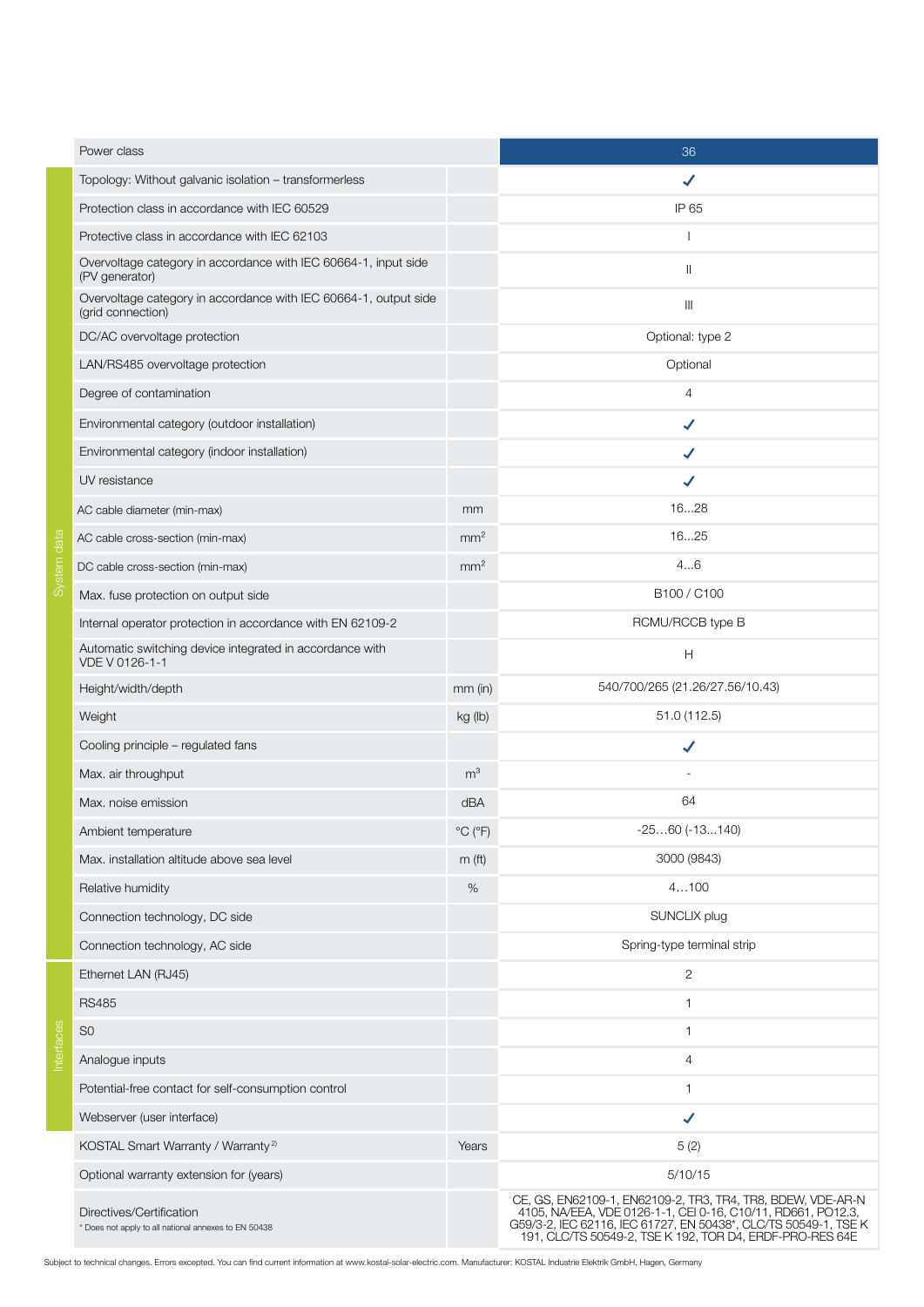# PIKO EPC – The best choice for your project













### Services for our products

FAQs: kostal-solar-electric.com/Service\_Support

Product registration, KOSTAL Smart Warranty, warranty extension or purchase of accessories: shop.kostal-solar-electric.com Get in touch: service-solar@kostal.com